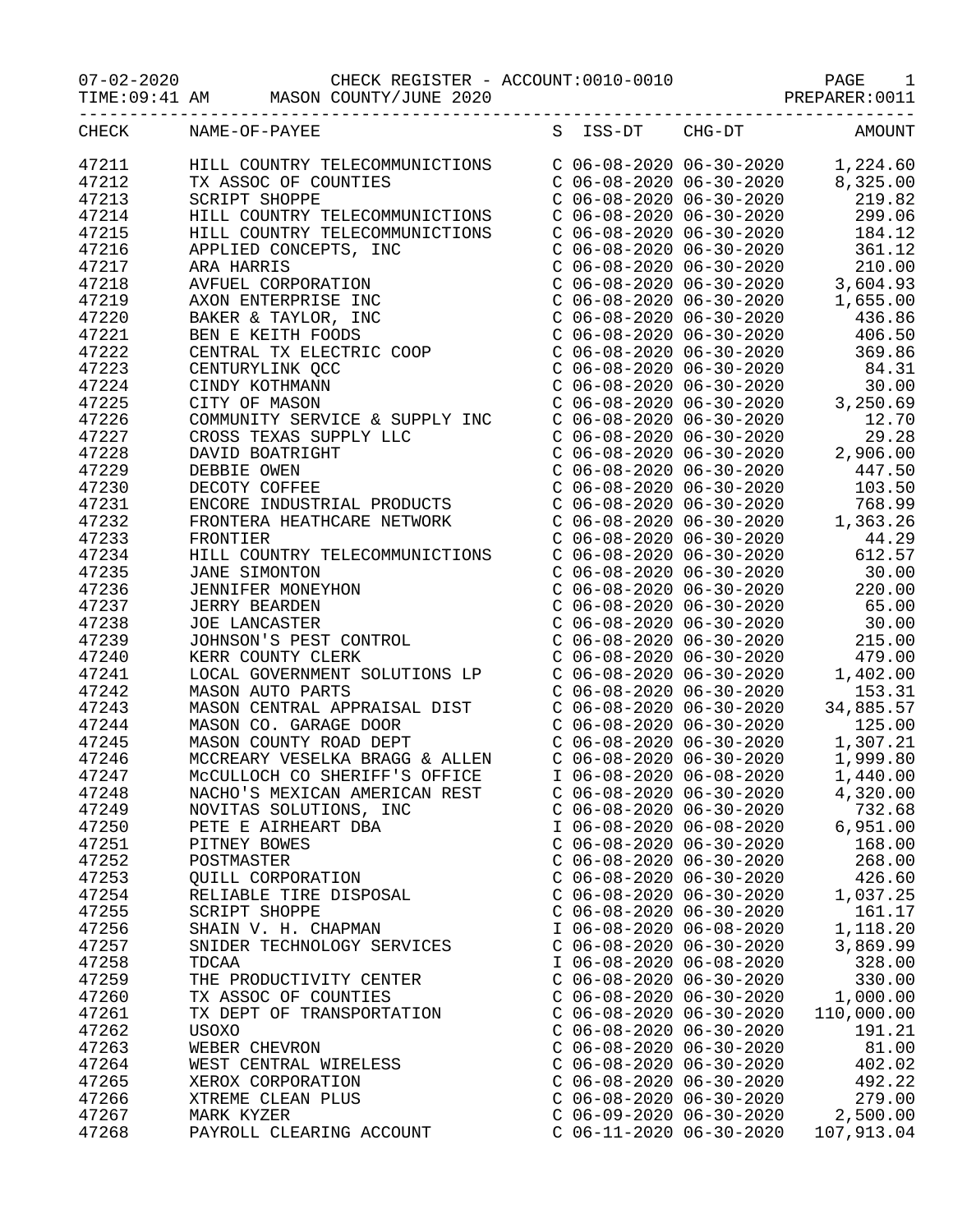07-02-2020 CHECK REGISTER - ACCOUNT:0010-0010 PAGE 2

TIME:09:41 AM MASON COUNTY/JUNE 2020 PREPARER:0011

|       | CHECK NAME-OF-PAYEE<br>S ISS-DT CHG-DT AMOUNT                                                                                                                                                                                                                                                                                                                                                           |                           |                           |                                                                                                                                                                                                    |
|-------|---------------------------------------------------------------------------------------------------------------------------------------------------------------------------------------------------------------------------------------------------------------------------------------------------------------------------------------------------------------------------------------------------------|---------------------------|---------------------------|----------------------------------------------------------------------------------------------------------------------------------------------------------------------------------------------------|
| 47269 |                                                                                                                                                                                                                                                                                                                                                                                                         |                           |                           |                                                                                                                                                                                                    |
| 47270 |                                                                                                                                                                                                                                                                                                                                                                                                         |                           |                           |                                                                                                                                                                                                    |
| 47271 |                                                                                                                                                                                                                                                                                                                                                                                                         |                           |                           |                                                                                                                                                                                                    |
| 47272 |                                                                                                                                                                                                                                                                                                                                                                                                         |                           |                           |                                                                                                                                                                                                    |
| 47273 |                                                                                                                                                                                                                                                                                                                                                                                                         |                           |                           |                                                                                                                                                                                                    |
| 47274 |                                                                                                                                                                                                                                                                                                                                                                                                         |                           |                           |                                                                                                                                                                                                    |
| 47275 |                                                                                                                                                                                                                                                                                                                                                                                                         |                           |                           |                                                                                                                                                                                                    |
| 47276 |                                                                                                                                                                                                                                                                                                                                                                                                         |                           |                           |                                                                                                                                                                                                    |
| 47277 |                                                                                                                                                                                                                                                                                                                                                                                                         |                           |                           |                                                                                                                                                                                                    |
| 47278 |                                                                                                                                                                                                                                                                                                                                                                                                         |                           |                           |                                                                                                                                                                                                    |
| 47279 |                                                                                                                                                                                                                                                                                                                                                                                                         |                           |                           |                                                                                                                                                                                                    |
| 47280 |                                                                                                                                                                                                                                                                                                                                                                                                         |                           |                           |                                                                                                                                                                                                    |
| 47281 |                                                                                                                                                                                                                                                                                                                                                                                                         |                           |                           |                                                                                                                                                                                                    |
| 47282 |                                                                                                                                                                                                                                                                                                                                                                                                         |                           |                           |                                                                                                                                                                                                    |
| 47283 |                                                                                                                                                                                                                                                                                                                                                                                                         |                           |                           |                                                                                                                                                                                                    |
| 47284 |                                                                                                                                                                                                                                                                                                                                                                                                         |                           |                           |                                                                                                                                                                                                    |
| 47285 |                                                                                                                                                                                                                                                                                                                                                                                                         |                           |                           |                                                                                                                                                                                                    |
| 47286 |                                                                                                                                                                                                                                                                                                                                                                                                         |                           |                           |                                                                                                                                                                                                    |
| 47287 |                                                                                                                                                                                                                                                                                                                                                                                                         |                           |                           |                                                                                                                                                                                                    |
| 47288 |                                                                                                                                                                                                                                                                                                                                                                                                         |                           |                           |                                                                                                                                                                                                    |
| 47289 |                                                                                                                                                                                                                                                                                                                                                                                                         |                           |                           |                                                                                                                                                                                                    |
| 47290 |                                                                                                                                                                                                                                                                                                                                                                                                         |                           |                           | $C$ 06-22-2020 06-30-2020 483.00                                                                                                                                                                   |
| 47291 | $\begin{tabular}{l c c c c} \multicolumn{4}{l}{A\text{QUA BEVERRAB}} & $\mathbb{CO}/02\text{ARKR} & $\mathbb{CO} & $60.74$ \\ \multicolumn{4}{l}{A\text{QUA BEVERRAB}} & $\mathbb{CO} & $60.72-20200$ & $60.74$ \\ \multicolumn{4}{l}{BA\text{MSTR}} & $\mathbb{REHT} & $\mathbb{CO} & $66-22-20200$ & $60.74$ \\ \multicolumn{4}{l}{BA\text{MRTR}} & $\mathbb{CO} & $\mathbb{CO} & $66-22-20200$ & $6$ |                           |                           | C 06-22-2020 06-30-2020<br>C 06-22-2020 06-30-2020 306.56<br>C 06-22-2020 06-30-2020 50.41<br>C 06-22-2020 06-30-2020 575.00<br>C 06-22-2020 06-30-2020 988.19<br>I 06-22-2020 06-22-2020 1,425.00 |
| 47292 |                                                                                                                                                                                                                                                                                                                                                                                                         |                           |                           |                                                                                                                                                                                                    |
| 47293 |                                                                                                                                                                                                                                                                                                                                                                                                         |                           |                           |                                                                                                                                                                                                    |
| 47294 |                                                                                                                                                                                                                                                                                                                                                                                                         |                           |                           |                                                                                                                                                                                                    |
| 47295 |                                                                                                                                                                                                                                                                                                                                                                                                         |                           |                           |                                                                                                                                                                                                    |
| 47296 | MASON BUILDING SUPPLY & RENTAL INC                                                                                                                                                                                                                                                                                                                                                                      |                           |                           | $I$ 06-22-2020 06-22-2020 1,735.20                                                                                                                                                                 |
| 47297 | MASON CNTY TAX ASSESSOR-COLLECTOR                                                                                                                                                                                                                                                                                                                                                                       |                           | $C$ 06-22-2020 06-30-2020 | 7.50                                                                                                                                                                                               |
| 47298 |                                                                                                                                                                                                                                                                                                                                                                                                         |                           |                           |                                                                                                                                                                                                    |
| 47299 |                                                                                                                                                                                                                                                                                                                                                                                                         |                           |                           |                                                                                                                                                                                                    |
| 47300 |                                                                                                                                                                                                                                                                                                                                                                                                         |                           |                           |                                                                                                                                                                                                    |
| 47301 |                                                                                                                                                                                                                                                                                                                                                                                                         |                           |                           |                                                                                                                                                                                                    |
| 47302 |                                                                                                                                                                                                                                                                                                                                                                                                         |                           |                           |                                                                                                                                                                                                    |
| 47303 | WHASON VOLUNTEER FIRE DEPT.<br>MASON VOLUNTEER FIRE DEPT.<br>MOORE GANSKE MURR, PLLC $106-22-202006-30-2020$<br>MOORE GANSKE MURR, PLLC $106-22-202006-30-2020$<br>MCCULLOCH CO SHERIFF'S OFFICE $V 06-22-202006-30-2020$<br>OLIVER PACK                                                                                                                                                                |                           |                           |                                                                                                                                                                                                    |
| 47304 |                                                                                                                                                                                                                                                                                                                                                                                                         |                           |                           |                                                                                                                                                                                                    |
| 47305 |                                                                                                                                                                                                                                                                                                                                                                                                         |                           |                           |                                                                                                                                                                                                    |
| 47306 |                                                                                                                                                                                                                                                                                                                                                                                                         |                           |                           |                                                                                                                                                                                                    |
| 47307 | STROEHER & SON, INC.                                                                                                                                                                                                                                                                                                                                                                                    |                           | I 06-22-2020 06-22-2020   | 3,812.20                                                                                                                                                                                           |
| 47308 | TEXAS COMMUNICATIONS                                                                                                                                                                                                                                                                                                                                                                                    | $C$ 06-22-2020 06-30-2020 |                           | 69.08                                                                                                                                                                                              |
| 47309 | TX ASSOC OF COUNTIES                                                                                                                                                                                                                                                                                                                                                                                    | $C$ 06-22-2020 06-30-2020 |                           | 100.00                                                                                                                                                                                             |
| 47310 | TX ASSOC OF COUNTIES                                                                                                                                                                                                                                                                                                                                                                                    | $C$ 06-22-2020 06-30-2020 |                           | 21,560.00                                                                                                                                                                                          |
| 47311 | ZESCH & PICKETT                                                                                                                                                                                                                                                                                                                                                                                         | $C$ 06-22-2020 06-30-2020 |                           | 345.00                                                                                                                                                                                             |
| 47312 | CORYELL COUNTY CONSTABLE                                                                                                                                                                                                                                                                                                                                                                                | I 06-24-2020 06-24-2020   |                           | 85.00                                                                                                                                                                                              |
| 47313 | PAYROLL CLEARING ACCOUNT                                                                                                                                                                                                                                                                                                                                                                                | $C$ 06-26-2020 06-30-2020 |                           | 127,539.19                                                                                                                                                                                         |
| 47314 | CAPITAL ONE BANK (USA) N.A.                                                                                                                                                                                                                                                                                                                                                                             | I 06-29-2020 06-29-2020   |                           | 3,272.33                                                                                                                                                                                           |
| 47315 | MASON COUNTY                                                                                                                                                                                                                                                                                                                                                                                            | $C$ 06-30-2020 06-30-2020 |                           | 526.45                                                                                                                                                                                             |
|       |                                                                                                                                                                                                                                                                                                                                                                                                         |                           |                           |                                                                                                                                                                                                    |